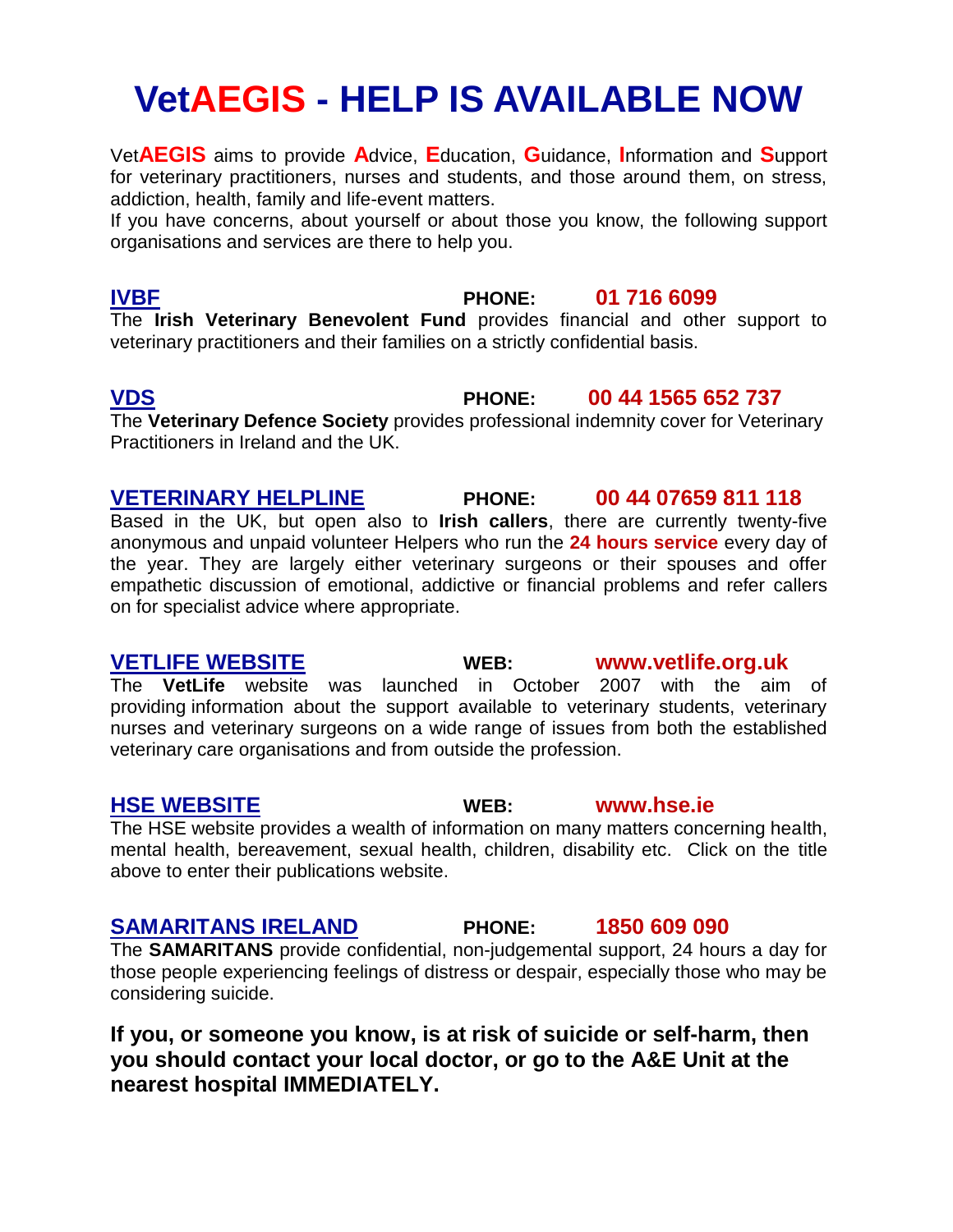**Other Help available by Category:**

**[ALCOHOL, DRUGS & OTHER ADDICTIONS](#page-2-0) CANCER [AND SERIOUS ILLNESS](#page-3-0) [DEPRESSION, MENTAL HEALTH, SUICIDE &](#page-4-0) BEREAVEMENT DOMESTIC VIOLENCE [\(MALE OR FEMALE\), ABUSE OR RAPE](#page-7-0) [EATING DISORDERS](#page-8-0) [MONEY & DEBT](#page-9-0) [PARENTING](#page-10-0) [PREGNANCY & SEXUAL HEALTH](#page-11-0) [SEXUALITY SUPPORT](#page-12-0) [VETERINARY STUDENTS](#page-13-0)**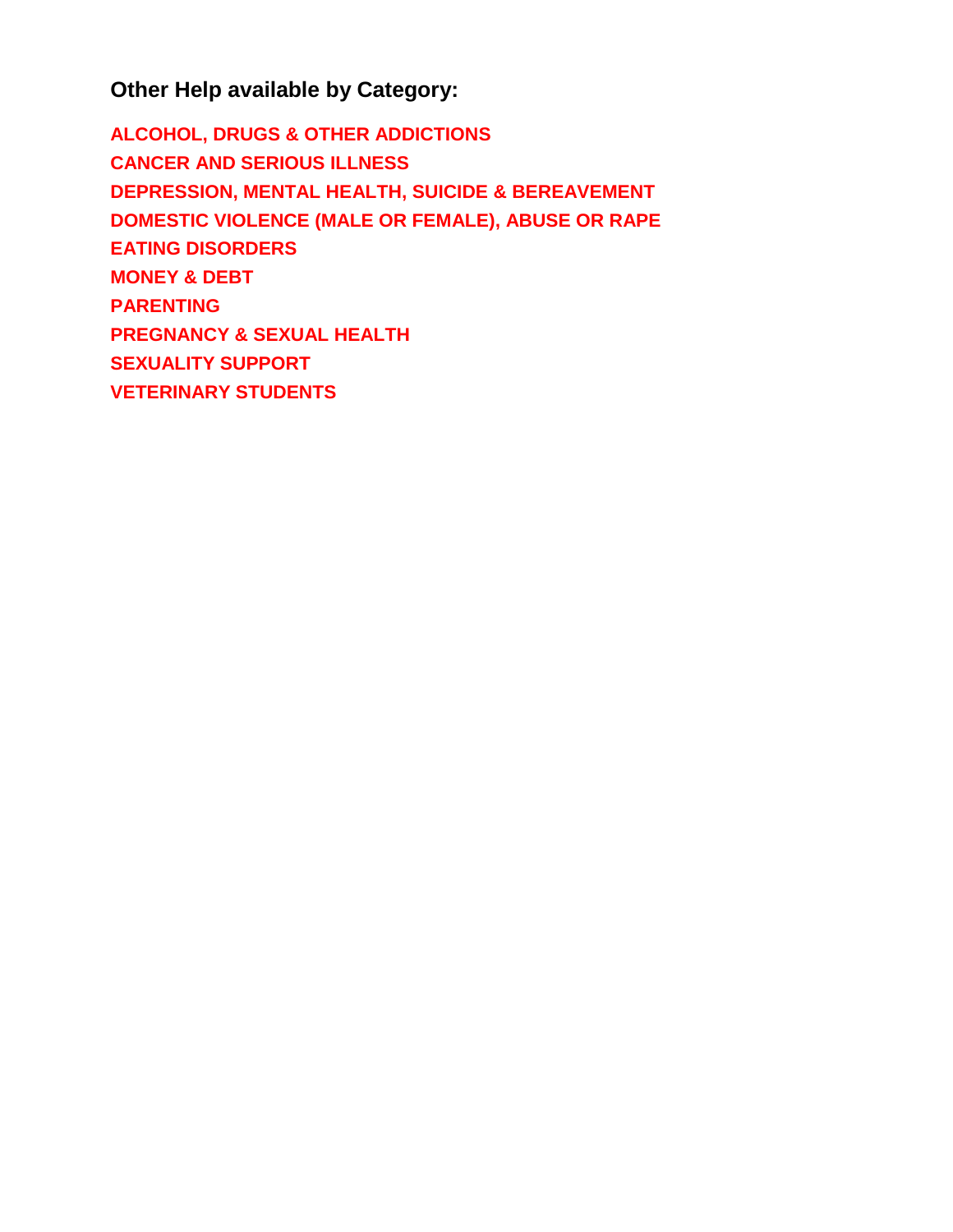# <span id="page-2-0"></span>**ALCOHOL, DRUGS & OTHER ADDICTIONS**

# **USEFUL CONTACTS**

# **[ALCOHOLICS ANONYMOUS](http://www.alcoholicsanonymous.ie/) PHONE: 01 453 8998**

**Alcoholics Anonymous** is a fellowship of men and women who share their experience, strength and hope with each other so that they may solve their common problem and help others to recover from alcoholism.

### **[DRUGS.IE AND DRUGS HELPLINE](http://www.drugs.ie/) PHONE: 1800 459 459**

The **Drugs Awareness Programme** aims to provide quality drug education, training and support services including information, support and counselling in relation to drugs, substance misuse or addiction, and includes the **National Drugs and HIV Helpline**, providing confidential support and information.

# **[GAMBLERS ANONYMOUS](http://www.gamblersanonymous.ie/) PHONE: 01 872 1133 (Dublin)**

**Gamblers Anonymous** is a fellowship of men and women who have joined together to do something about their own gambling problem and to help other compulsive gamblers do the same.

### **[NATIONAL SMOKER'S QUIT-LINE](http://www.cancer.ie/quitting/quitline.php) PHONE: 1850 201 203**

The **National Smokers' Quitline** is a project of the Health Service Executive, in partnership with the Irish Cancer Society, and provides advice, information or support with quitting.

## **[NARCOTICS ANONYMOUS](http://www.na.ireland.org/) PHONE: 01 672 8000**

**Narcotics Anonymous** (NA) is a non-profit fellowship of men and women for whom drugs had become a major problem. They are recovering addicts who meet regularly to help each other stay clean.

**087 285 9552 (Cork)**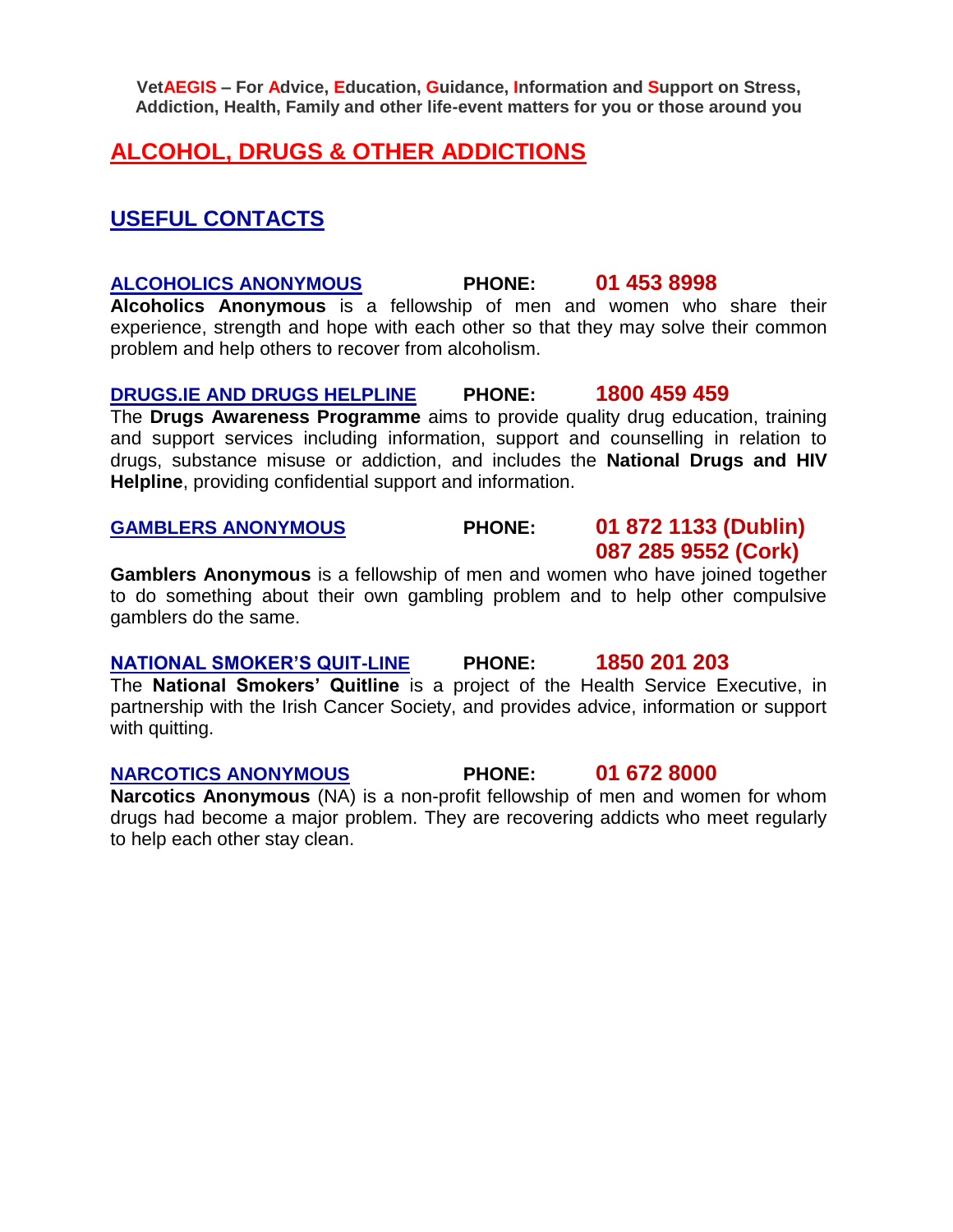# <span id="page-3-0"></span>**CANCER AND SERIOUS ILLNESS**

# **USEFUL CONTACTS**

# **[IRISH CANCER SOCIETY](http://www.cancer.ie/) PHONE: 1800 200 700**

The National Charity for Cancer Care, providing information and education on Cancer awareness, prevention, care and support.

### **[IRISH HEART FOUNDATION](http://www.irishheart.ie/iopen24/defaultarticle.php?cArticlePath=11_32) PHONE: 1890 432 787**

The **Irish Heart Foundation** provides a Helpline for patients and their families and provides advice and support about managing a heart condition.

### **[MS IRELAND](http://www.ms-society.ie/) PHONE: 1850 233 233**

**MS Ireland** is a national organisation providing information and support to those affected by Multiple Sclerosis, a progressive neurological condition

The **Dublin AIDS Alliance** (DAA) Ltd is a voluntary organisation working to improve conditions for people living with, or affected by, HIV/AIDS.

### **[HEALTH PROMOTION.IE](http://www.healthpromotion.ie/) PHONE: 1850 241 850**

**[www.healthpromotion.ie](http://www.healthpromotion.ie/)** is an HSE website giving advice and information on alcohol, drugs, mental health, young persons and other matters.

# **[AIDS HELPLINE](http://www.dublinaidsalliance.com/helpline.htm) PHONE: 1800 459 459**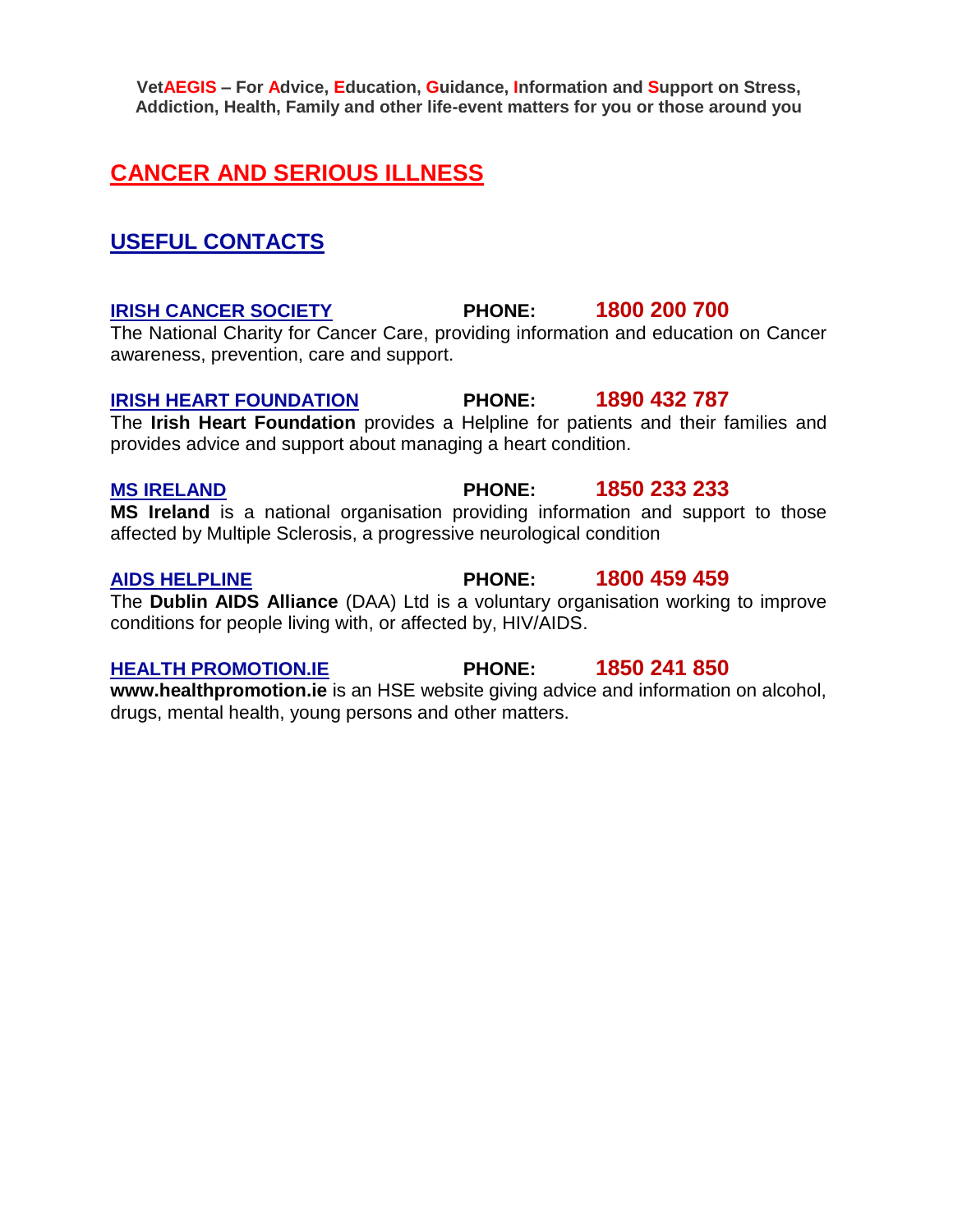# <span id="page-4-0"></span>**DEPRESSION, MENTAL HEALTH, SUICIDE & BEREAVEMENT**

# **USEFUL CONTACTS**

# **[SAMARITANS](http://www.samaritans.org/talk_to_someone/find_my_local_branch/ireland.aspx) IRELAND PHONE: 1850 609 090**

The **SAMARITANS** provide confidential, non-judgemental support, 24 hours a day for people experiencing feelings of distress or despair, especially those who may be considering suicide.

**Aware** is a national voluntary organisation providing support for those experiencing depression. Services include support groups nationwide and a LoCall Helpline open 365 days a year (both services available to individuals with depression and also family members and friends).

### **[CONSOLE](http://www.console.ie/) PHONE: 1800 201 890**

**Console** is a Registered Charity supporting and helping people bereaved through suicide.

# **[GROW](http://www.grow.ie/) PHONE: 1890 474 474**

**GROW** is a mental health organisation which helps people who have suffered, or are suffering, from mental health problems.

**Headstrong** is a new initiative working with communities in Ireland to ensure that young people aged up to twenty-five are better supported to achieve mental health and well-being

### **[HEADSUP](http://www.headsup.ie/) PHONE: Text 'Headsup' to 50424**

**Headsup** provides a free mobile text service for young people to receive, direct to their mobile, up-to-date and accurate contact numbers for organisations that will provide practical advice to their problems 24-hours a day. In addition, Headsup provides factsheets on a number of issues on their website.

**Living Links** provides practical help, advice and support to those bereaved by suicide.

# **[MENTAL HEALTH IRELAND](http://www.mentalhealthireland.ie/) PHONE: 01 284 1166**

**Mental Health Ireland** is a national voluntary organisation which aims to promote positive mental health and to actively support persons with a mental illness, their families and carers by identifying their needs and advocating their rights.

# **[HEADSTRONG](http://www.headstrong.ie/) PHONE: 01 660 7343**

# **[LIVING LINKS](http://www.livinglinks.ie/) PHONE: 087 412 2052**

# **[AWARE](http://www.aware.ie/) PHONE: 1890 303 302**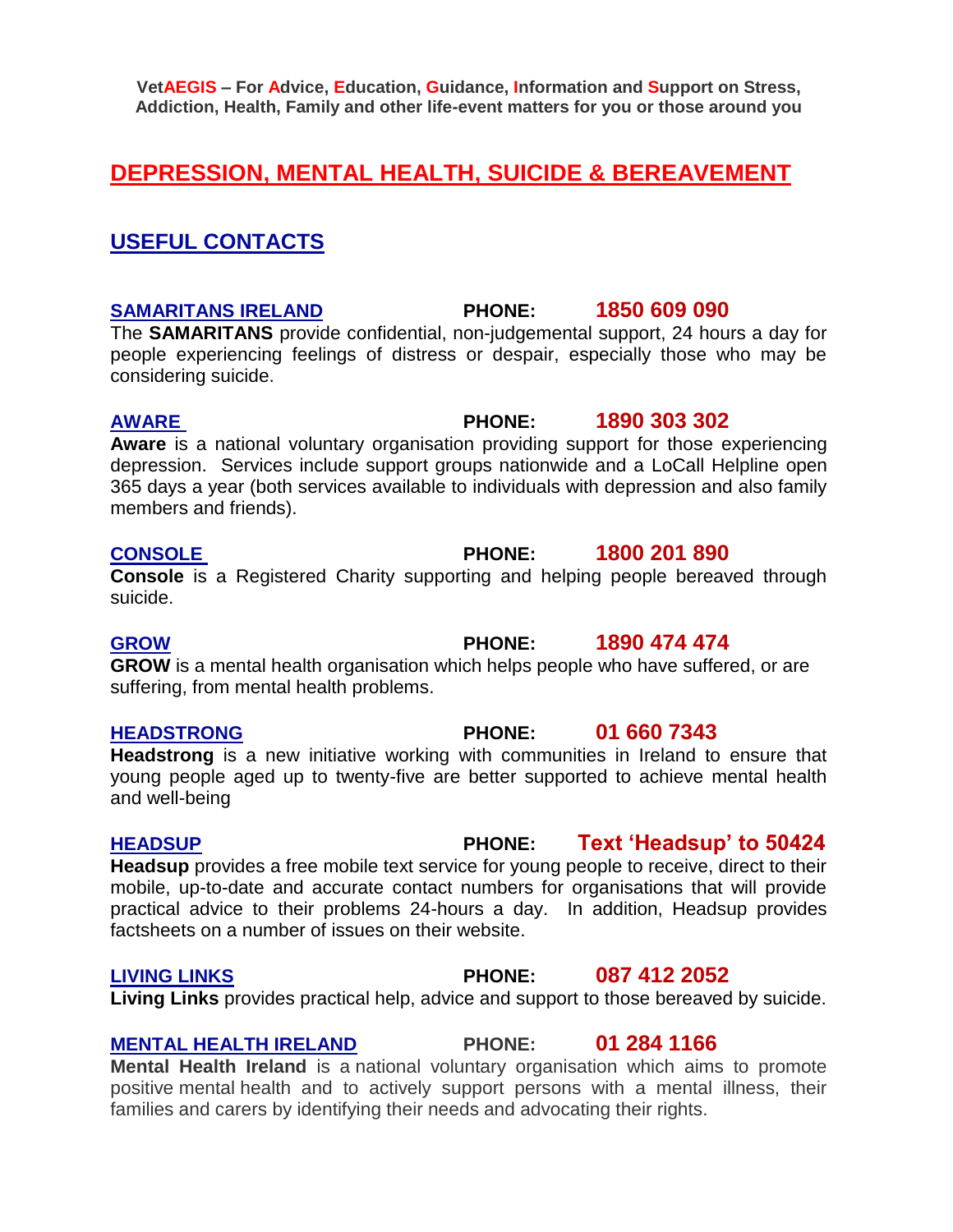# **[NATIONAL OFFICE FOR SUICIDE PREVENTION](http://www.nosp.ie/)**

The **National Office for Suicide Prevention** provides and information hub for those wishing to learn more about suicide, self-harm and mental health – it includes a number of useful pamphlets and contact details.

### **[NATIONAL SUICIDE BEREAVEMENT SUPPORT NETWORK](http://www.nsbsn.org/groupdirectory.htm)**

The **NSBSN** provides details of local Suicide Bereavement Support Groups.

# **[PIETA HOUSE](http://www.pieta.ie/) PHONE: 01 601 0000**

**Pieta House**, the Centre for the Prevention of Self-Harm or Suicide, offers a specialised treatment programme for people who have suicidal ideation or who participate in self-harming behaviours.

# **[SCHIZOPHRENIA IRELAND](http://www.sirl.ie/) PHONE: 1890 621 631**

Dedicated to upholding the rights and addressing the needs of all those affected by enduring mental illness including, but not exclusively, schizophrenia, schizo-affective disorder and bi-polar disorder.

# **[WEXFORD SELF HARM INTERVENTION](http://www.callhelpline.ie/sites%5Cwcp%5Cmedia%5Chsepdfs%5CWxSHIP.pdf) PHONE: 053 74050**

A Co. Wexford Counselling Service for those aged 16 or over experiencing suicidal ideation or an impulse to self-harm.

### **[WEXFORD CALL](http://www.wexfordpartnership.ie/Rural%20Helpline.htm) PHONE: 1890 225 555** The Co. Wexford Community Advice & Listening Line (CALL) provides advice,

guidance, listening and referral for callers who are experiencing stressful situations resulting from financial, social or other issues

# **USEFUL PUBLICATIONS**

**Booklet for families and friends [who support people experiencing mental health](http://www.hse.ie/eng/Publications/Mental_Health_and_Suicide_Prevention/The_Journey_Together_-_Carers_Handbook.pdf)  [problems](http://www.hse.ie/eng/Publications/Mental_Health_and_Suicide_Prevention/The_Journey_Together_-_Carers_Handbook.pdf)**

**[Concerned about Suicide](http://www.nosp.ie/concerned.pdf) Leaflet**

**[Deliberate Self Harm: Information for Parents, Teachers & Guardians](http://www.nosp.ie/selfharm_parents.pdf)**

**Deliberate Self Harm: [Information for Young People](http://www.nosp.ie/selfharm_young.pdf)**

**HSE Booklet on [Understanding Stress, Coping with Panic Attacks, Mental Health](http://www.hse.ie/eng/Publications/Mental_Health_and_Suicide_Prevention/Looking_Ahead.pdf)  [Law, Managing Medicines, Nutrition & Healthy Eating.](http://www.hse.ie/eng/Publications/Mental_Health_and_Suicide_Prevention/Looking_Ahead.pdf)**

**[Irish Association of Suicidology: Managing Grief and Loss Leaflet](http://www.ias.ie/docs/ManagingGriefandLossafterSuicide.pdf)**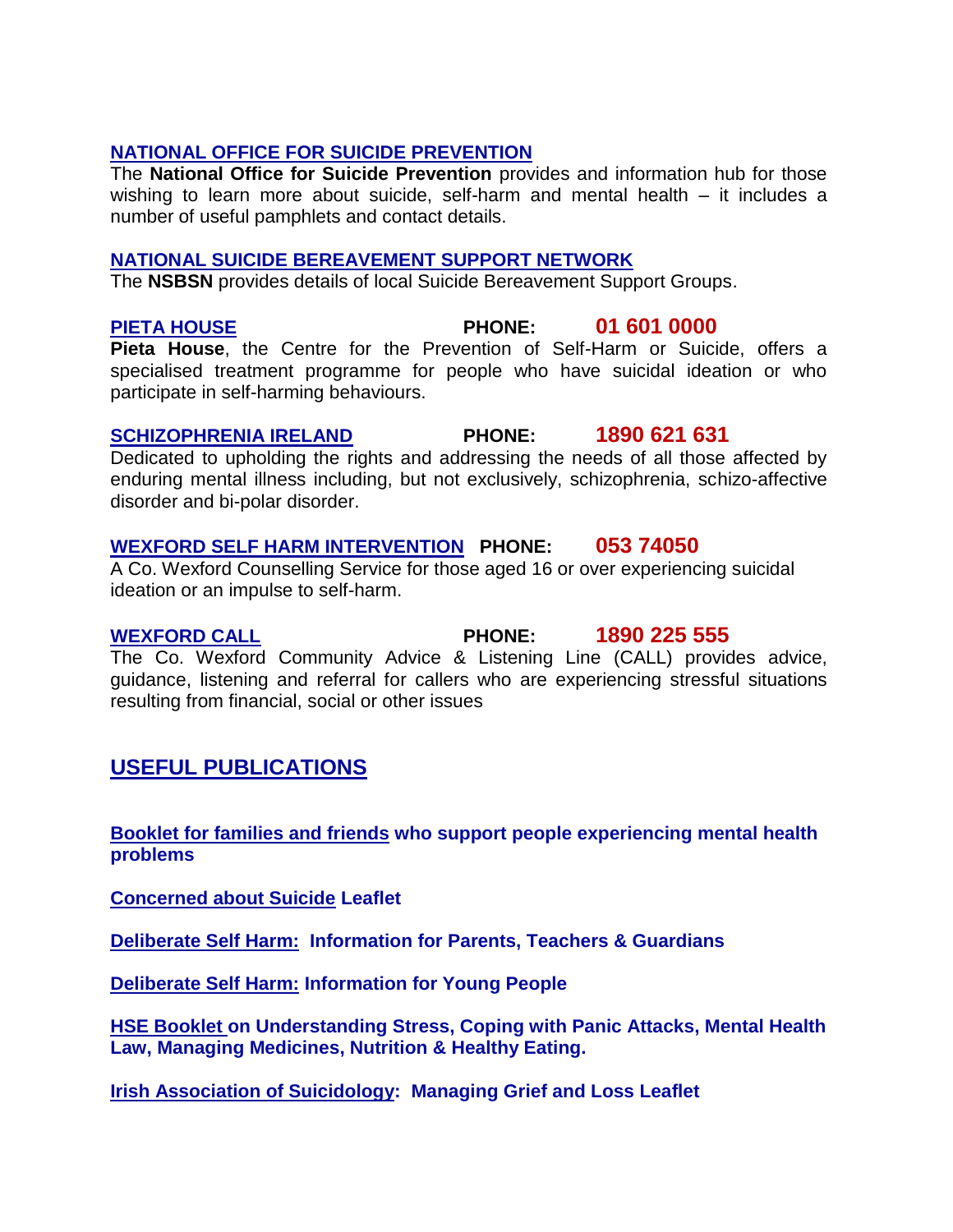**[The Irish Hospice Foundation: Bereavement Support Leaflets](http://www.hospice-foundation.ie/index.php?option=com_content&task=view&id=20&Itemid=11)**

**[NOSP: Looking after your Mental Health](http://www.nosp.ie/information.pdf)**

**[Mental Health Services in the Dublin South West Areas](http://www.hse.ie/eng/Publications/Mental_Health_and_Suicide_Prevention/Mental_Health_Support_Directory_2005.pdf) - Crumlin, Tallaght, [Clondalkin, Ballyfermot, Chapelizod, Palmerstown, Lucan \(available under](http://www.hse.ie/eng/Publications/Mental_Health_and_Suicide_Prevention/Mental_Health_Support_Directory_2005.pdf)  [Mental Health & Suicide Prevention Section\)](http://www.hse.ie/eng/Publications/Mental_Health_and_Suicide_Prevention/Mental_Health_Support_Directory_2005.pdf)**

**[For Older People: Look After Yourself, Look After Your Mental Health](http://www.nosp.ie/mental_health_08.pdf)**

**What Should I Say? What Should I Do?: Suggestions on what to say and do when supporting a work colleague who has been bereaved**

**[You Are Not Alone: Directory Of Bereavement Support Services 2007](http://www.hse.ie/eng/Publications/Mental_Health_and_Suicide_Prevention/NOSP_Bereavement_Support_Directory.pdf)**

**[You Are Not Alone: Help & Advice on Coping with the Death of Someone Close](http://www.hse.ie/eng/Publications/Mental_Health_and_Suicide_Prevention/You_Are_Not_Alone_booklet_.pdf)**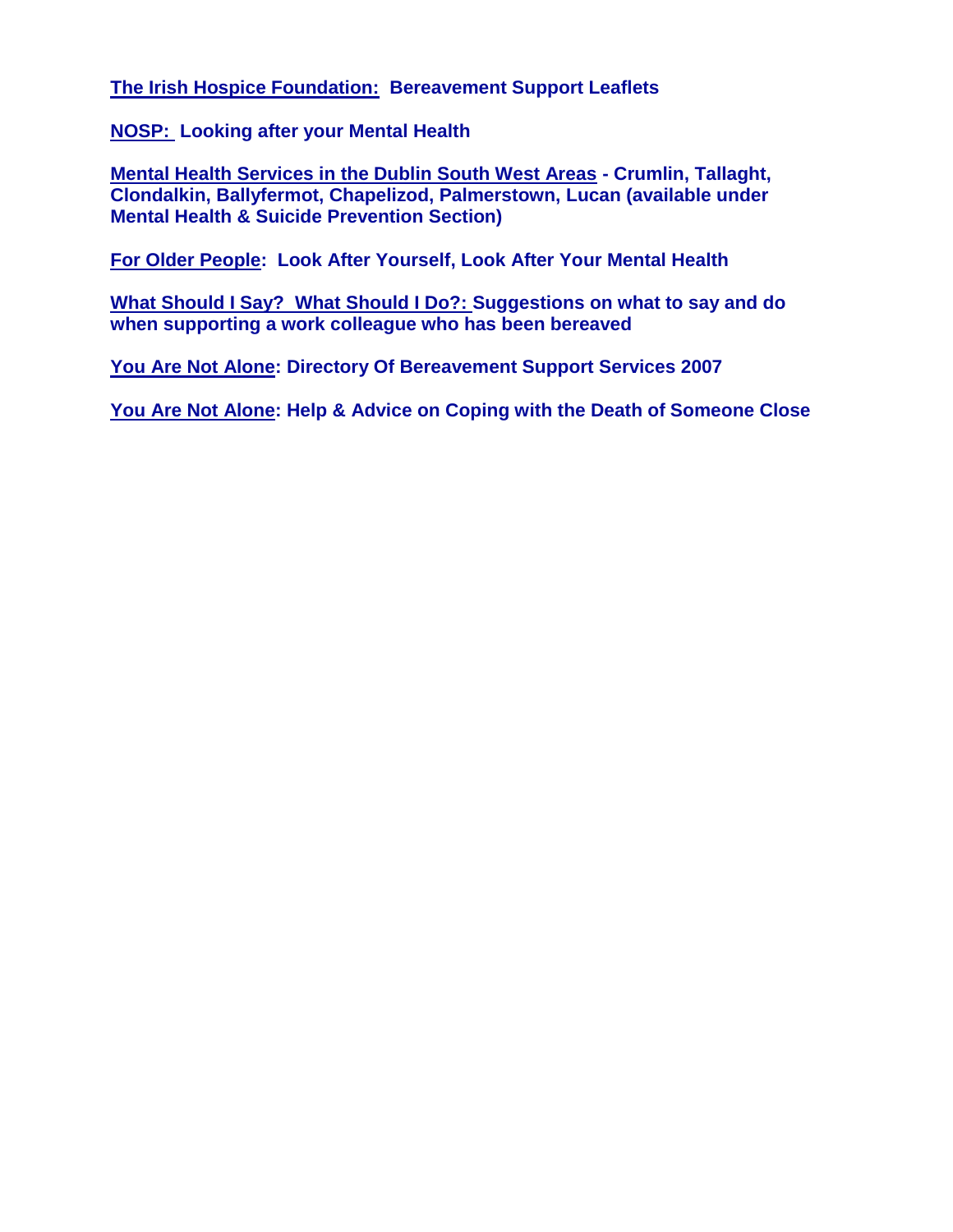# <span id="page-7-0"></span>**DOMESTIC VIOLENCE (MALE OR FEMALE), ABUSE OR RAPE**

# **USEFUL CONTACTS**

# **[DUBLIN RAPE CRISIS CENTRE](http://www.drcc.ie/) PHONE: 1800 778 888**

The objective of the **Dublin Rape Crisis Centre** is to heal the trauma of rape and sexual abuse, and operates a 24 Hour Crisis Helpline, 7 days per week, 365 days a year to support victims and others affected by sexual violence.

### **[RAPE CRISIS NETWORK IRELAND](http://www.rcni.ie/hlp_map.htm)**

This Website provides information on how to contact your local Rape Crisis Centre (RCC). Please Note that not all RCCs are open 24 hours a day.

### **[COSC](http://www.rcni.ie/hlp_map.htm) PHONE: 01 476 8680**

The **National Office for the Prevention of Domestic, Sexual and Gender-based Violence** website provides links to the contact details for National and local services, as well as useful web advice.

### **[AMEN](http://www.amen.ie/) PHONE: 046 23718**

**AMEN** is a voluntary group which provides a confidential helpline, information and a support service for male victims of domestic abuse and their children

**Aoibhneas** was established in 1988 to respond to the needs of women and children suffering violence in their home. Aoibhneas operates a 24 hour helpline service, seven days a week, 365 days a year.

# **[ONE IN FOUR](http://www.oneinfour.org/) PHONE: 01 662 4070**

**One in Four** offers a voice to and support for women and men who have experienced sexual abuse and/or sexual violence and also to their family and friends.

**Women's Aid** is a voluntary organisation which provides support and information to women and their children who are being physically, emotionally and sexually abused in their own homes.

### **[WOMEN'S AID](http://www.womensaid.ie/) PHONE: 1800 341 900**

# **[AOIBHNEAS](http://www.aoibhneas.org/) PHONE: 01 867 0701**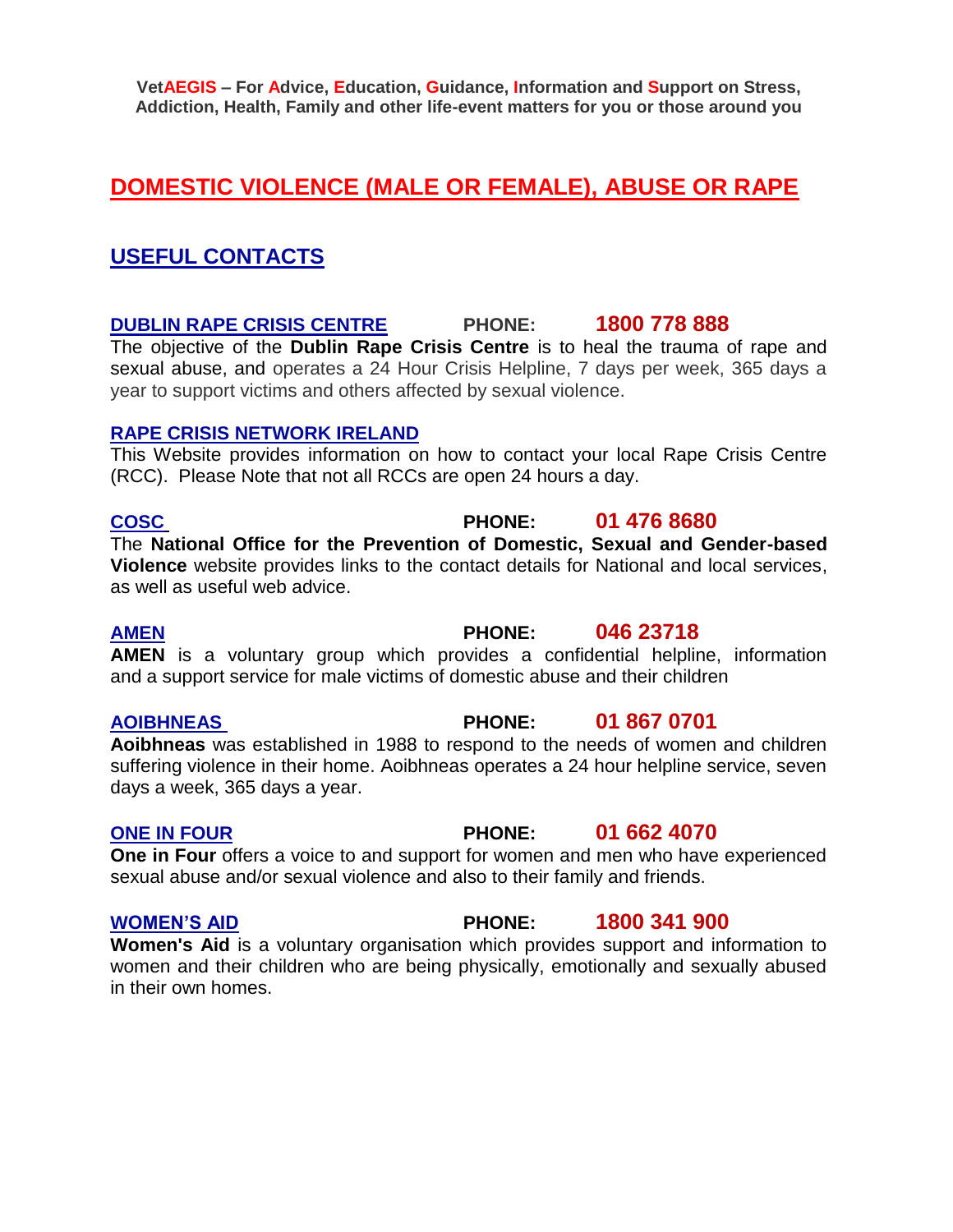# <span id="page-8-0"></span>**EATING DISORDERS**

# **USEFUL CONTACTS**

### **[BODYWHYS](http://www.bodywhys.ie/) PHONE: 1890 200 444 BodyWhys**' core services centre on providing confidential, non-judgemental support for people affected by eating disorders, through a Helpline, Support Groups, and Email Support (alex@bodywhys.ie).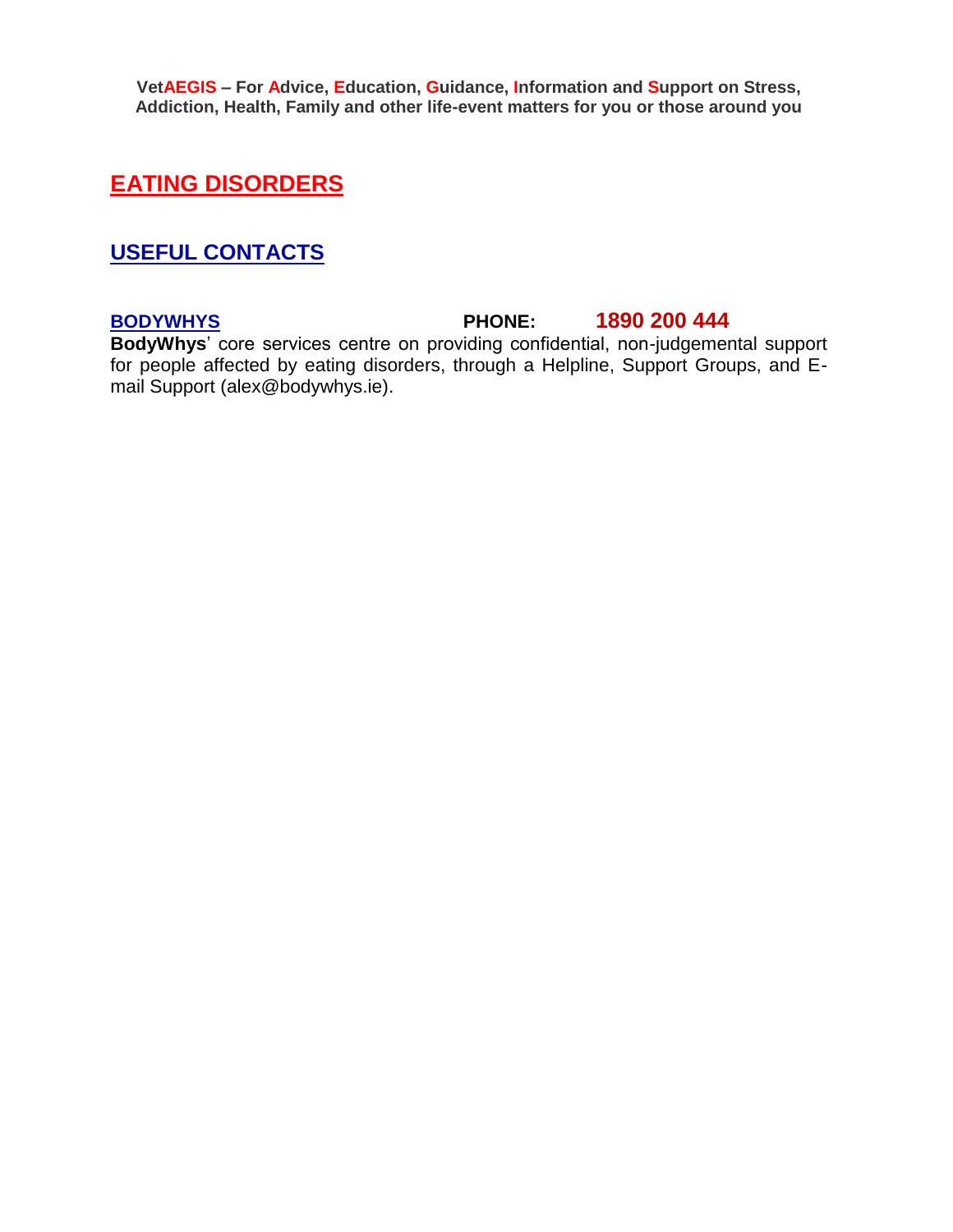<span id="page-9-0"></span>**MONEY & DEBT**

# **USEFUL CONTACTS**

**[ITS YOUR MONEY](http://www.itsyourmoney.ie/) PHONE: 1890 777 777**

The **Irish Financial Regulator**'s site provides information on financial products and services to help make informed, unbiased financial decisions.

**[MABS](http://www.mabs.ie/) PHONE: 1890 283 438**

The **Money Advice and Budgeting Service** is a national free, confidential and independent service for people in debt or in danger of getting into debt.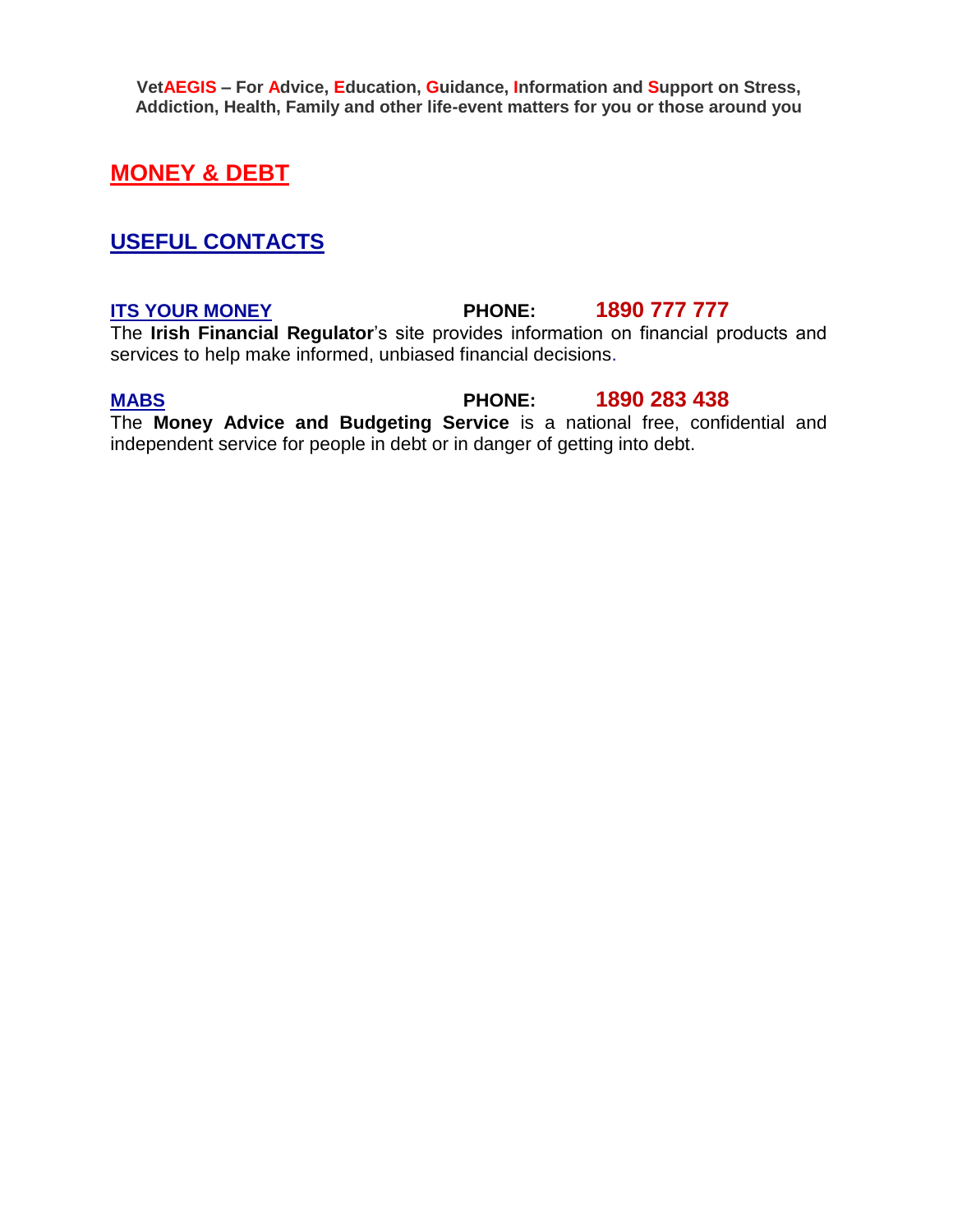# <span id="page-10-0"></span>**PARENTING**

# **USEFUL CONTACTS**

# **[BARNARDOS](http://www.barnardos.ie/training_and_resources/barnardos-publication-centre.html) PHONE: 1850 222 300**

Barnardos provide a wealth of documentation and assistance for Parents.

### **[ONE FAMILY](http://www.onefamily.ie/) PHONE: 1890 66 22 12**

**One-Family** provides a Helpline for support and information on a range of issues for one-parent families, including Social welfare entitlements, Family law, Housing, Health and Childcare.

### **[PARENTLINE](http://www.parentline.ie/) PHONE: 1890 927 277 Parentline** offers support, guidance and information on all aspects of being a parent and the reassurance that, whatever the problem, you're not the first parent to face it.

# **USEFUL PUBLICATIONS**

**Barnardos [have produced a series of parenting positively booklets:](http://www.barnardos.ie/training_and_resources/barnardos-publication-centre/publications_free.html)**

**A Postnatal Depression information [booklet published to highlight this problem](http://hsenet.hse.ie/GVFQAv%2fN1RhLGtH2VvrLUA%3d%3d/eng/Publications/Mental_Health_and_Suicide_Prevention/Postnatal_Depression_Information_Booklet.pdf?ImportedResourceId=GVFQAv%2fN1RhLGtH2VvrLUA%3d%3d)  [and to help mothers and their families seek the necessary assistance in Cork &](http://hsenet.hse.ie/GVFQAv%2fN1RhLGtH2VvrLUA%3d%3d/eng/Publications/Mental_Health_and_Suicide_Prevention/Postnatal_Depression_Information_Booklet.pdf?ImportedResourceId=GVFQAv%2fN1RhLGtH2VvrLUA%3d%3d)  [Kerry.](http://hsenet.hse.ie/GVFQAv%2fN1RhLGtH2VvrLUA%3d%3d/eng/Publications/Mental_Health_and_Suicide_Prevention/Postnatal_Depression_Information_Booklet.pdf?ImportedResourceId=GVFQAv%2fN1RhLGtH2VvrLUA%3d%3d)**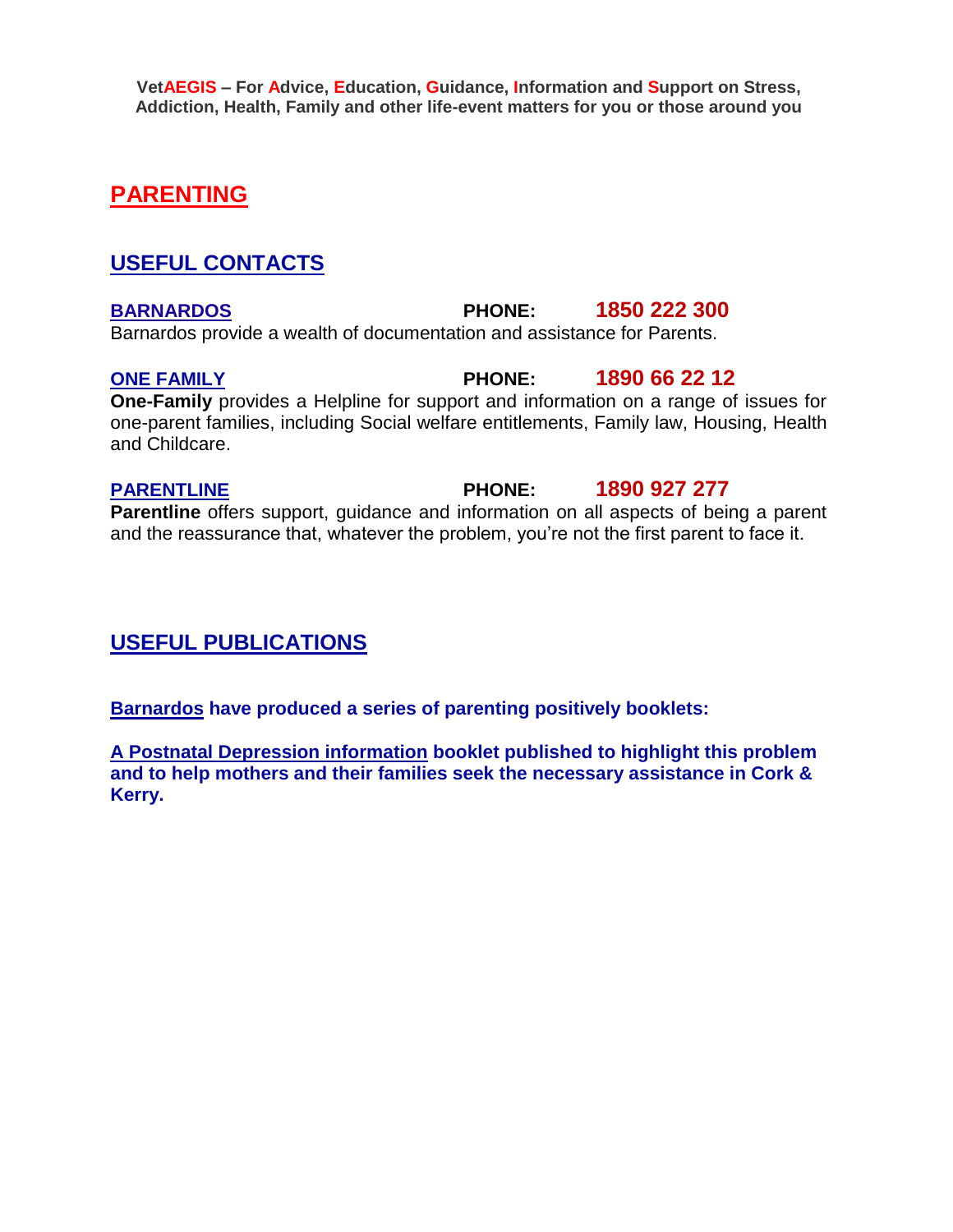# <span id="page-11-0"></span>**PREGNANCY & SEXUAL HEALTH**

# **USEFUL CONTACTS**

### **[POSITIVE OPTIONS](http://www.positiveoptions.ie/home.php) PHONE: Text 'LIST' to 50444** The **Positive Options** Website provides information and contact details of organisations that may be able to help if you are worried about being pregnant.

### **[IRISH FAMILY PLANNING ASSOC.](http://www.ifpa.ie/) PHONE: 01 806 9444**

The **Irish Family Planning Association** (IFPA) provides sexual and reproductive health information, crisis pregnancy counselling, clinical services, education and training.

### **[NATIONAL PREGNANCY HELPLINE](http://www.ifpa.ie/eng/Pregnancy-Counselling) PHONE: 1850 49 50 51**

The **Irish Family Planning Association** provides a Helpline Monday to Friday, 9am to 5pm, to discuss all options; parenting, adoption, or abortion, in a supportive and confidential environment.

# **[CURA](http://www.cura.ie/index.htm) PHONE: 1850 622 626**

**CURA** is a voluntary organisation, which offers support and help to those who are faced with a crisis pregnancy, through a National Helpline or through one of its sixteen centres throughout the Country.

### **[LIFE](http://www.life.ie/) PHONE: 1850 281 281**

**LIFE** provides counselling services to women with crisis pregnancies, through 5 regional centres and a National Helpline.

### **[YOUR SEXUAL HEALTH.IE](http://www.yoursexualhealth.ie/)**

**www.yoursexualhealth.ie** is an HSE website giving advice and information on all aspects of sexual health, including contraception, protections and Sexually Transmitted Infections.

### **[LIST OF STI CLINICS](http://www.yoursexualhealth.ie/your-advice-options/stigum-clinics)**

**[www.yoursexualhealth.ie](http://www.yoursexualhealth.ie/)** gives contact details of Sexually Transmitted Infections (STI) Clinics throughout Ireland.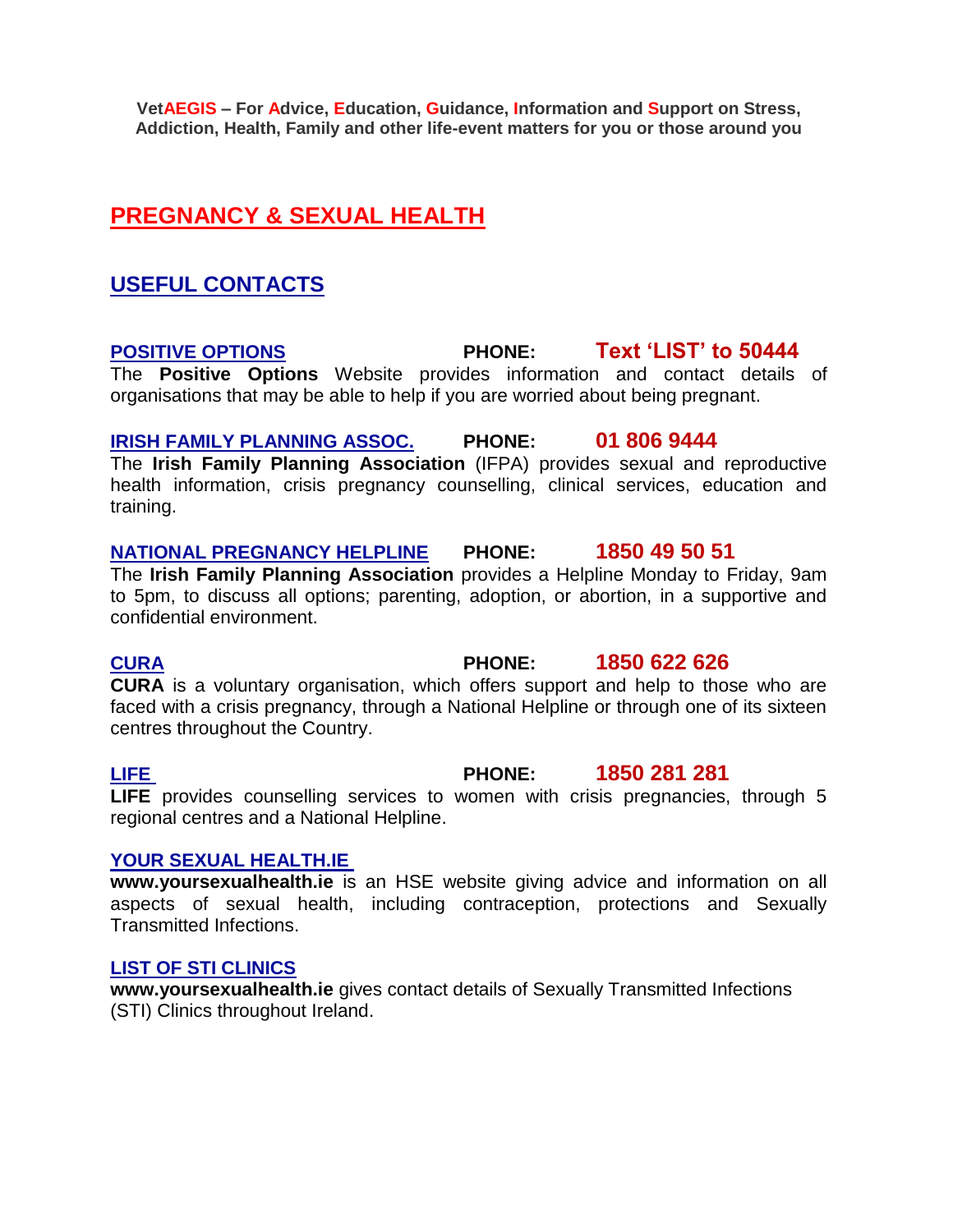# <span id="page-12-0"></span>**SEXUALITY SUPPORT**

# **USEFUL CONTACTS**

**[BeLonG To](http://www.belongto.org/) PHONE: 01 670 6223**

**BeLonG To** is an organisation for Lesbian, Gay, Bisexual and Transgendered (LGBT) young people, aged between 14 and 23.

### **[GAY SWITCHBOARD](http://www.gayswitchboard.ie/) PHONE: 01 872 1055**

Provide non-directive, non-judgmental, befriending, support and a general information service to the gay, lesbian and bisexual community, to anyone who has issues relating to their sexuality, and to their parents, families and friends

### **[GAY HEALTH PROJECT](http://www.gayhealthproject.com/sgmhp/index.html) PHONE: 021 427 1087**

The **Southern Gay Men's Health Project** provides support, information, and a contact point for many gays, bisexuals and men who have sex with men in the South of Ireland.